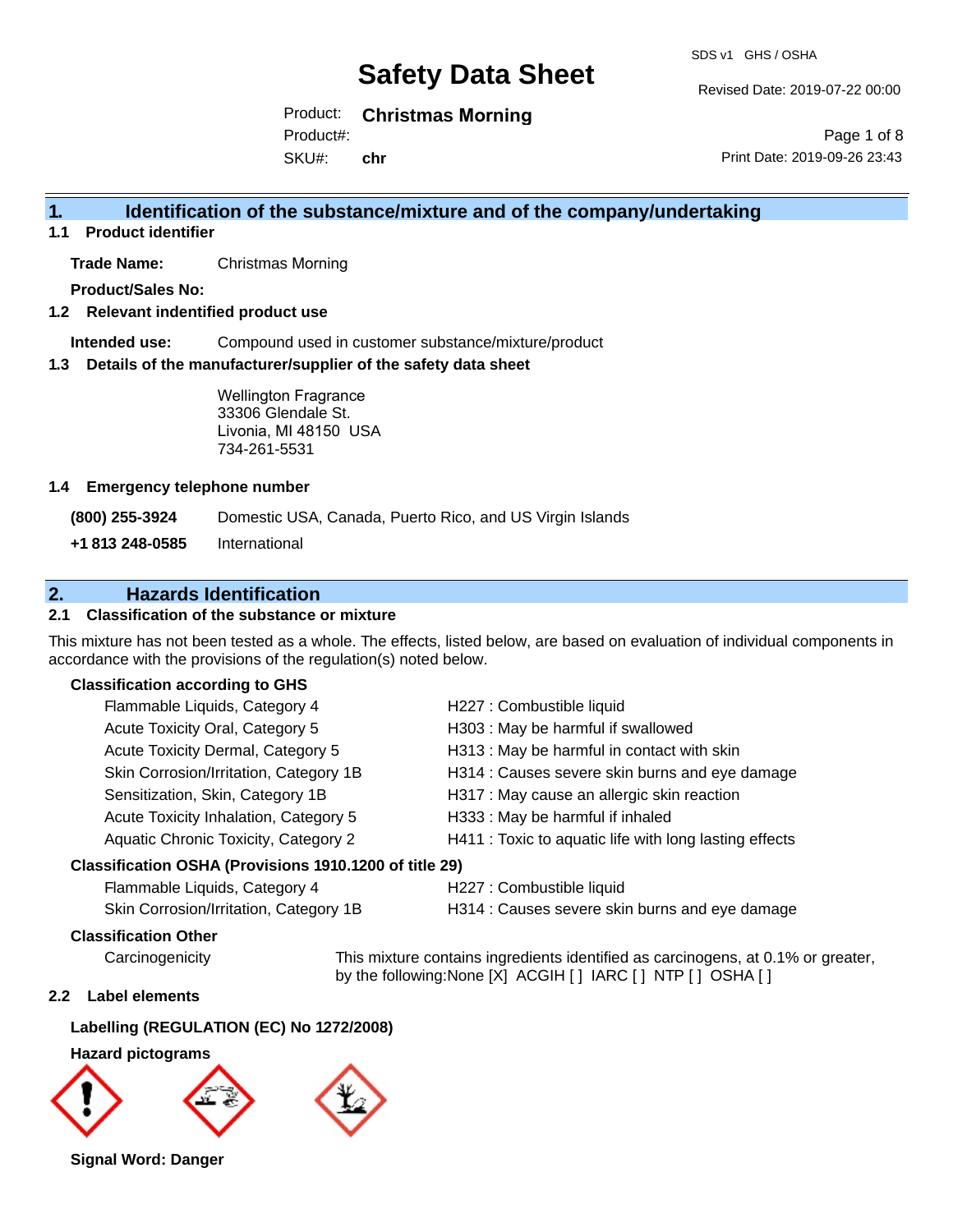#### Revised Date: 2019-07-22 00:00

#### Product: **Christmas Morning**

Product#:

SKU#: **chr**

Page 2 of 8 Print Date: 2019-09-26 23:43

| <b>Hazard statments</b>         |                                                                                                                                       |
|---------------------------------|---------------------------------------------------------------------------------------------------------------------------------------|
| H <sub>227</sub>                | Combustible liquid                                                                                                                    |
| H303                            | May be harmful if swallowed                                                                                                           |
| H313                            | May be harmful in contact with skin                                                                                                   |
| H314                            | Causes severe skin burns and eye damage                                                                                               |
| H317                            | May cause an allergic skin reaction                                                                                                   |
| H333                            | May be harmful if inhaled                                                                                                             |
| H411                            | Toxic to aquatic life with long lasting effects                                                                                       |
| <b>Precautionary Statements</b> |                                                                                                                                       |
| <b>Prevention:</b>              |                                                                                                                                       |
| P <sub>235</sub>                | Keep cool                                                                                                                             |
| P260                            | Do not breathe dust/fume/gas/mist/vapors/spray                                                                                        |
| P264                            | Wash hands thoroughly after handling                                                                                                  |
| P272                            | Contaminated work clothing should not be allowed out of the workplace                                                                 |
| P273                            | Avoid release to the environment                                                                                                      |
| <b>Response:</b>                |                                                                                                                                       |
| $P301 + P310 + P330 +$<br>P331  | IF SWALLOWED: Immediately call a POISON CENTER or doctor/physician Rinse mouth<br>Do NOT induce vomiting                              |
| $P302 + P352$                   | IF ON SKIN: Wash with soap and water                                                                                                  |
| $P303 + P361 + P353$            | IF ON SKIN (or hair): Remove/Take off immediately all contaminated clothing Rinse skin<br>with water/shower                           |
| $P304 + P312$                   | IF INHALED: Call a POISON CENTER or doctor/physician if you feel unwell                                                               |
| $P305 + P351 + P338$            | IF IN EYES: Rinse cautiously with water for several minutes Remove contact lenses if<br>present and easy to do. continue rinsing      |
| P312                            | Call a POISON CENTER or doctor/physician if you feel unwell                                                                           |
| P333 + P313                     | If skin irritation or a rash occurs: Get medical advice/attention                                                                     |
| P340                            | Remove victim to fresh air and keep at rest in a position comfortable for breathing                                                   |
| P363                            | Wash contaminated clothing before reuse                                                                                               |
| P370 + P378                     | In case of fire: Use Carbon dioxide (CO2), Dry chemical, or Foam for extinction. Do not use<br>a direct water jet on burning material |
| P391                            | <b>Collect Spillage</b>                                                                                                               |

#### **2.3 Other Hazards**

**no data available**

### **3. Composition/Information on Ingredients**

#### **3.1 Mixtures**

This product is a complex mixture of ingredients, which contains among others the following substance(s), presenting a health or environmental hazard within the meaning of the UN Globally Harmonized System of Classification and Labeling of Chemicals (GHS):

| CAS#<br>EC#<br>Ingredient |           | Conc.<br>Range | <b>GHS Classification</b>                              |  |
|---------------------------|-----------|----------------|--------------------------------------------------------|--|
| 125-12-2                  | 204-727-6 | $10 - 20 %$    | H <sub>227</sub> : H <sub>316</sub> : H <sub>401</sub> |  |
| Isobornyl acetate         |           |                |                                                        |  |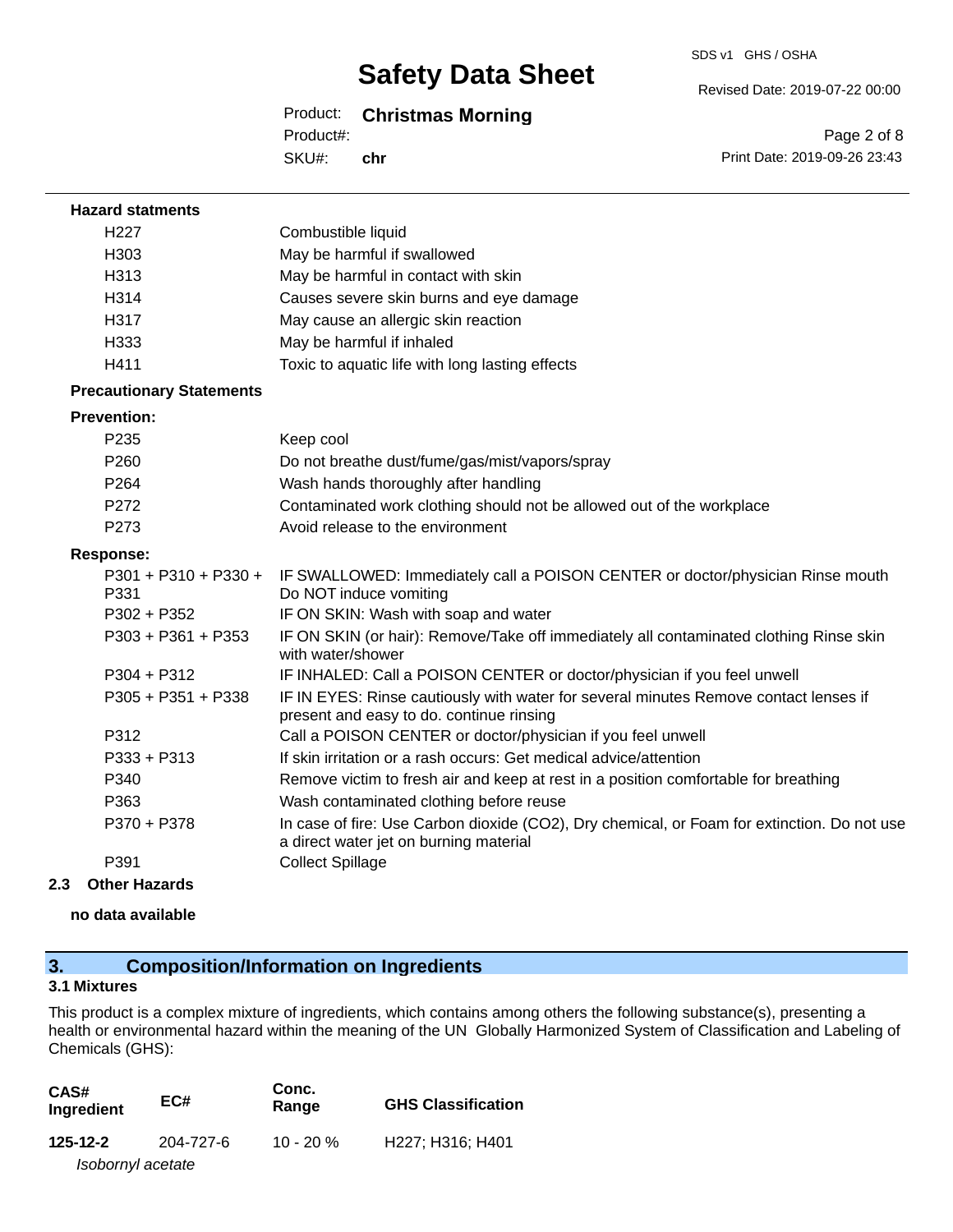#### Revised Date: 2019-07-22 00:00

### Product: **Christmas Morning**

Product#:

SKU#: **chr**

Page 3 of 8 Print Date: 2019-09-26 23:43

| CAS#<br>Ingredient     | EC#                            | Conc.<br>Range                                           | <b>GHS Classification</b>           |
|------------------------|--------------------------------|----------------------------------------------------------|-------------------------------------|
| 140-11-4               | 205-399-7                      | $5 - 10%$                                                | H303; H401; H412                    |
| Benzyl acetate         |                                |                                                          |                                     |
| 122-78-1               | 204-574-5                      | $5 - 10%$                                                | H227; H302; H313; H314; H317        |
| Phenylacetaldehyde     |                                |                                                          |                                     |
| $60 - 12 - 8$          | 200-456-2                      | $5 - 10%$                                                | H302; H313; H316; H319              |
| phenethyl alcohol      |                                |                                                          |                                     |
| 98-55-5                | 202-680-6                      | $2 - 5%$                                                 | H227; H303; H315; H319; H401        |
| <b>Terpineol</b>       |                                |                                                          |                                     |
| 107-75-5               | 203-518-7                      | $2 - 5%$                                                 | H317; H319; H402                    |
| Hydroxycitronellal     |                                |                                                          |                                     |
| 32210-23-4             | 250-954-9                      | $2 - 5%$                                                 | H303; H317; H401                    |
|                        | 4-tert-Butylcyclohexyl acetate |                                                          |                                     |
| 104-62-1               | 203-220-7                      | $2 - 5%$                                                 | H303; H316                          |
| Phenethyl formate      |                                |                                                          |                                     |
| 122-40-7               | 204-541-5                      | $2 - 5%$                                                 | H303; H316; H317; H401; H411        |
| Amyl Cinnamal          |                                |                                                          |                                     |
| 120-51-4               | 204-402-9                      | $1 - 2%$                                                 | H302; H313; H400; H411              |
| <b>Benzyl Benzoate</b> |                                |                                                          |                                     |
| 13828-37-0             | 237-539-8                      | $1 - 2%$                                                 | H317; H401                          |
| cis-p-Menthan-7-ol     |                                |                                                          |                                     |
| 103-95-7               | 203-161-7                      | $1 - 2%$                                                 | H227; H303; H315; H317; H401; H412  |
| Cyclamen Aldehyde      |                                |                                                          |                                     |
| $91 - 64 - 5$          | 202-086-7                      | $1 - 2%$                                                 | H302; H317; H402                    |
| Coumarin               |                                |                                                          |                                     |
| 2705-87-5              | 220-292-5                      | $0.1 - 1.0 %$                                            | H302; H312; H317; H332; H400; H410  |
|                        | Allyl cyclohexylpropionate     |                                                          |                                     |
| 13466-78-9             | 236-719-3                      | $0.1 - 1.0 %$                                            | H226; H303; H304; H315; H317; H400; |
| delta-3-Carene         |                                |                                                          | H410                                |
|                        |                                | See Section 16 for full text of GHS classification codes |                                     |

See Section 16 for full text of GHS classification codes which where not shown in section 2 Total Hydrocarbon Content (%  $w/w$ ) = 2.53

### **4. First Aid Measures**

### **4.1 Description of first aid measures**

| Inhalation:           | Remove from exposure site to fresh air and keep at rest.<br>Obtain medical advice.                            |
|-----------------------|---------------------------------------------------------------------------------------------------------------|
| Eye Exposure:         | Flush immediately with water for at least 15 minutes.<br>Contact physician if symptoms persist.               |
| <b>Skin Exposure:</b> | Remove contaminated clothes. Wash thoroughly with water (and soap).<br>Contact physician if symptoms persist. |
| Ingestion:            | Rinse mouth with water and obtain medical advice.                                                             |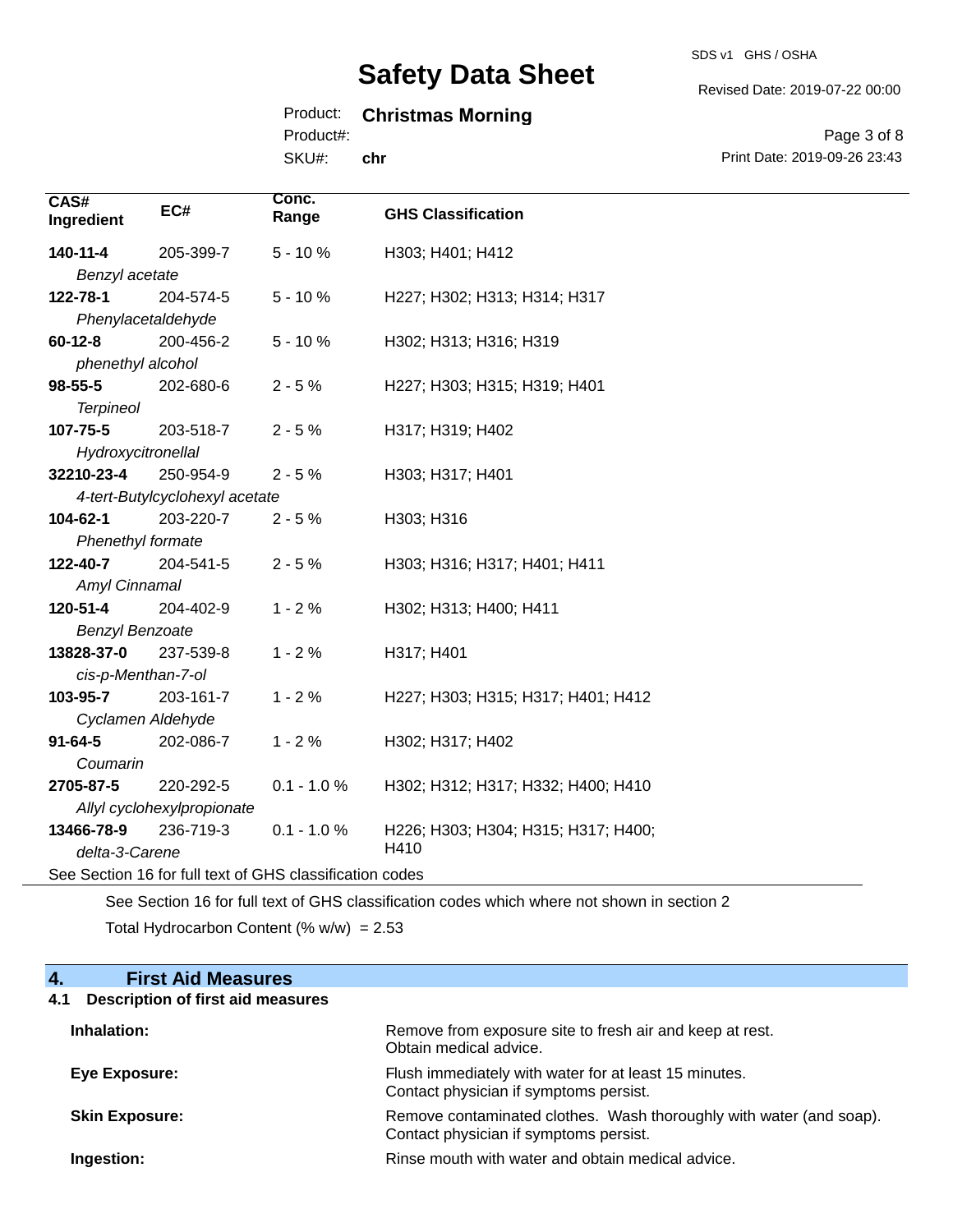SDS v1 GHS / OSHA

Revised Date: 2019-07-22 00:00

Product: **Christmas Morning** SKU#: Product#: **chr**

Page 4 of 8 Print Date: 2019-09-26 23:43

# **4.2 Most important symptoms and effects, both acute and delayed Symptoms:** no data available **Risks:** Risks: Refer to Section 2.2 "Hazard Statements" **4.3 Indication of any immediate medical attention and special treatment needed Treatment:** Treatment: Treatment: Refer to Section 2.2 "Response" **5. Fire-Fighting measures 5.1 Extinguishing media Suitable:** Carbon dioxide (CO2), Dry chemical, Foam **Unsuitable** Do not use a direct water jet on burning material **5.2 Special hazards arising from the substance or mixture During fire fighting:** Water may be ineffective **5.3 Advice for firefighters Further information:** Standard procedure for chemical fires

#### **6. Accidental Release Measures**

#### **6.1 Personal precautions, protective equipment and emergency procedures**

Avoid inhalation and contact with skin and eyes. A self-contained breathing apparatus is recommended in case of a major spill.

#### **6.2 Environmental precautions**

Keep away from drains, soil, and surface and groundwater.

#### **6.3 Methods and materials for containment and cleaning up**

Clean up spillage promptly. Remove ignition sources. Provide adequate ventilation. Avoid excessive inhalation of vapors. Gross spillages should be contained by use of sand or inert powder and disposed of according to the local regulations.

#### **6.4 Reference to other sections**

Not Applicable

#### **7. Handling and Storage**

#### **7.1 Precautions for safe handling**

Apply according to good manufacturing and industrial hygiene practices with proper ventilation. Do not drink, eat or smoke while handling. Respect good personal hygiene.

#### **7.2 Conditions for safe storage, including any incompatibilities**

Store in a cool, dry and ventilated area away from heat sources and protected from light in tightly closed original container. Avoid uncoated metal container. Keep air contact to a minimum.

#### **7.3 Specific end uses**

No information available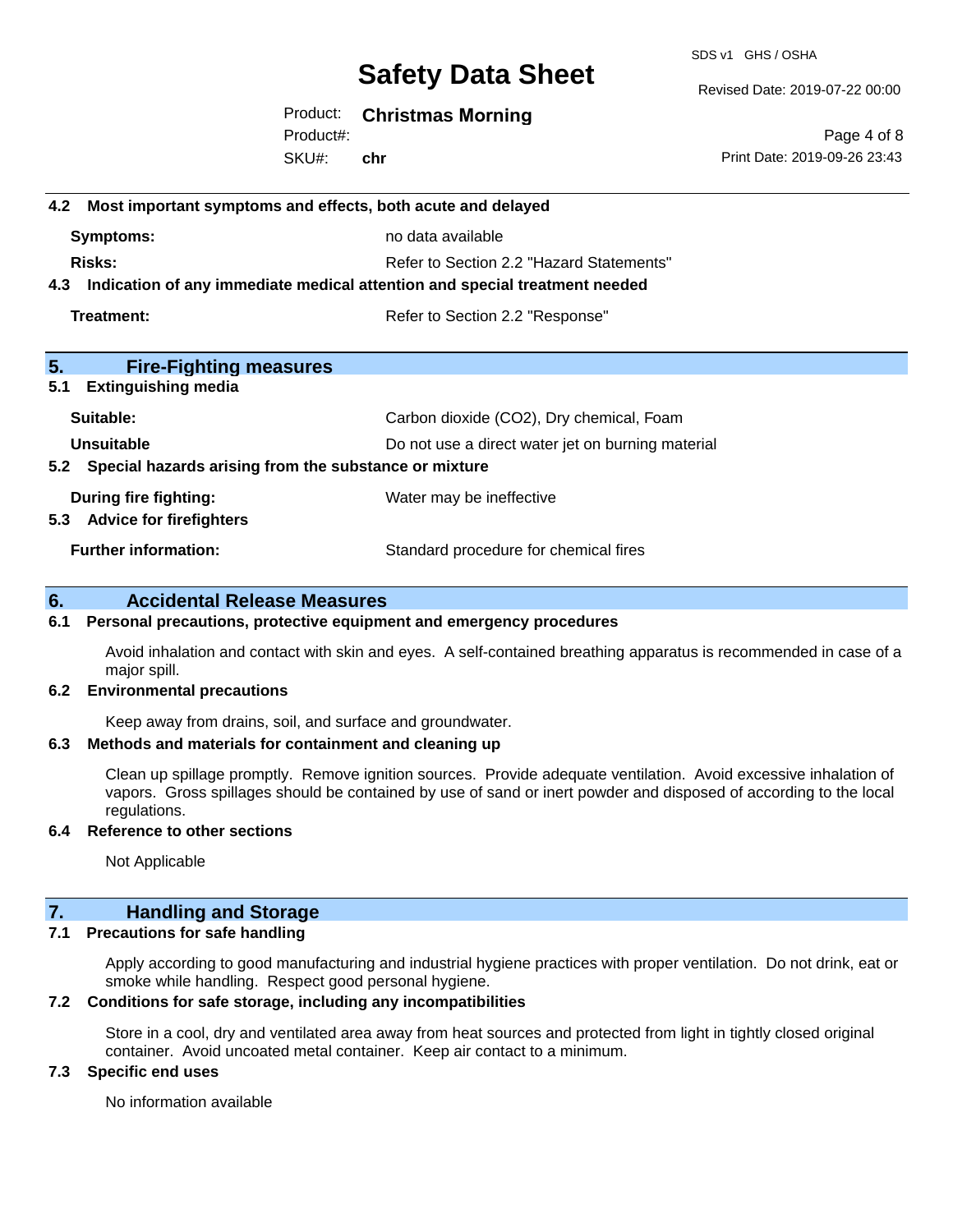Revised Date: 2019-07-22 00:00

Product: **Christmas Morning**

**Skin protection:** Avoid Skin contact. Use chemically resistant gloves as needed.

SKU#: Product#: **chr**

Page 5 of 8 Print Date: 2019-09-26 23:43

| 8.                             |                | <b>Exposure Controls/Personal Protection</b>                                                                                             |                         |                                  |      |                         |
|--------------------------------|----------------|------------------------------------------------------------------------------------------------------------------------------------------|-------------------------|----------------------------------|------|-------------------------|
| 8.1 Control parameters         |                |                                                                                                                                          |                         |                                  |      |                         |
| <b>Exposure Limits:</b>        |                |                                                                                                                                          |                         |                                  |      |                         |
| <b>Component</b>               |                |                                                                                                                                          | <b>ACGIH</b><br>TWA ppm | <b>ACGIH</b><br>STEL ppm TWA ppm | OSHA | <b>OSHA</b><br>STEL ppm |
| 140-11-4                       | Benzyl acetate |                                                                                                                                          | 10                      |                                  |      |                         |
| 13466-78-9                     | delta-3-Carene |                                                                                                                                          | 20                      |                                  |      |                         |
| <b>Engineering Controls:</b>   |                | Use local exhaust as needed.                                                                                                             |                         |                                  |      |                         |
|                                |                | 8.2 Exposure controls - Personal protective equipment                                                                                    |                         |                                  |      |                         |
| Eye protection:                |                | Tightly sealed goggles, face shield, or safety glasses with brow guards and side shields, etc.<br>as may be appropriate for the exposure |                         |                                  |      |                         |
| <b>Respiratory protection:</b> |                | Avoid excessive inhalation of concentrated vapors. Apply local ventilation where appropriate.                                            |                         |                                  |      |                         |

**9. Physical and Chemical Properties** 

### **9.1 Information on basic physical and chemical properties**

| <b>Appearance:</b>           | Liquid                                 |
|------------------------------|----------------------------------------|
| Odor:                        | Conforms to Standard                   |
| Color:                       | Nearly Colorless to Yellow Tint (G0-1) |
| <b>Viscosity:</b>            | Liquid                                 |
| <b>Freezing Point:</b>       | Not determined                         |
| <b>Boiling Point:</b>        | Not determined                         |
| <b>Melting Point:</b>        | Not determined                         |
| <b>Flashpoint (CCCFP):</b>   | 180 F (82.22 C)                        |
| <b>Auto flammability:</b>    | Not determined                         |
| <b>Explosive Properties:</b> | None Expected                          |
| <b>Oxidizing properties:</b> | None Expected                          |
| Vapor Pressure (mmHg@20 C):  | 0.0741                                 |
| %VOC:                        | 0.07                                   |
| Specific Gravity @ 25 C:     | 0.9710                                 |
| Density $@25C$ :             | 0.9680                                 |
| Refractive Index @ 20 C:     | 1.4760                                 |
| Soluble in:                  | Oil                                    |

# **10. Stability and Reactivity**

**10.1 Reactivity** None **10.2 Chemical stability** Stable **10.3 Possibility of hazardous reactions** None known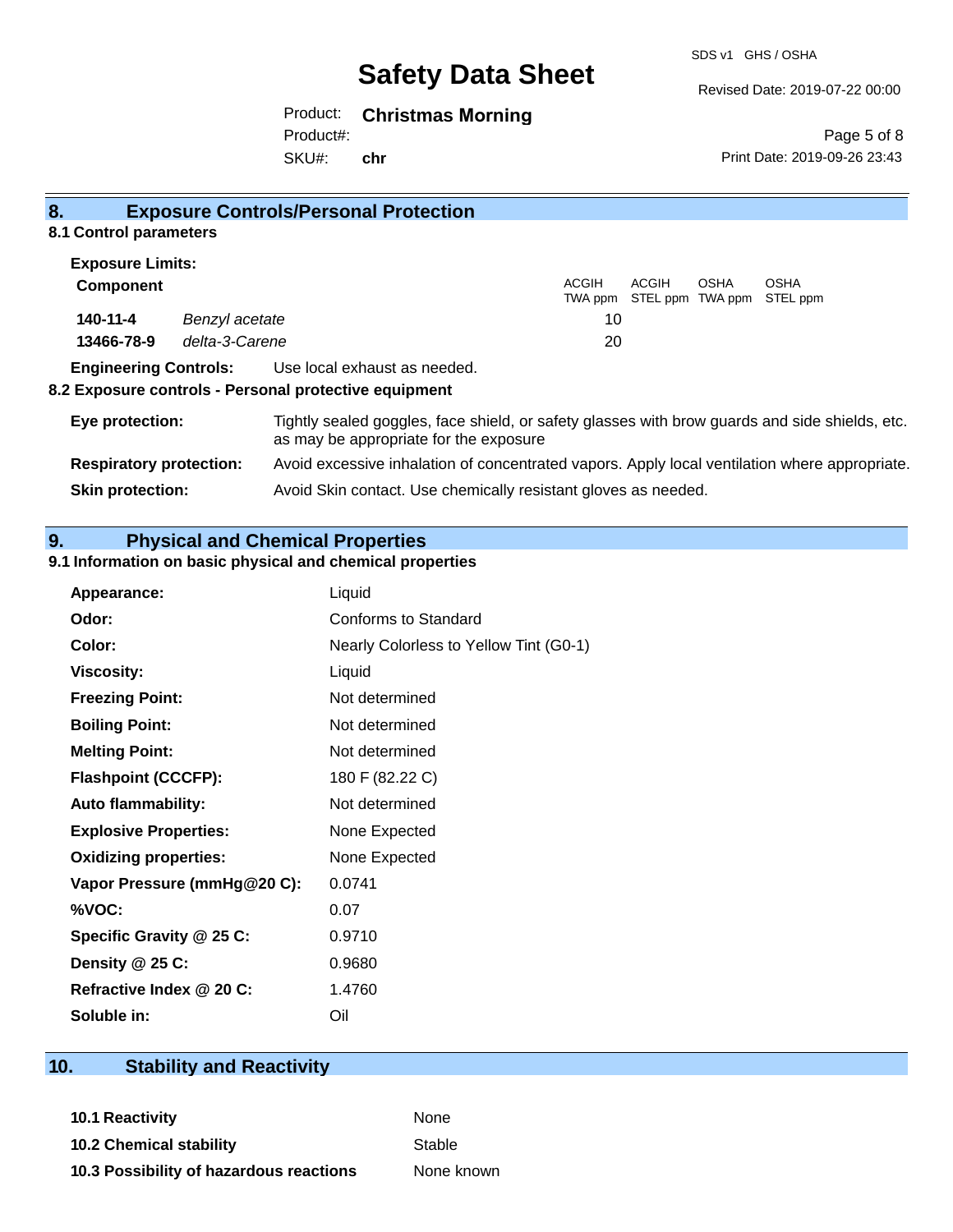#### Product: **Christmas Morning**

Product#:

SKU#: **chr** Revised Date: 2019-07-22 00:00

Page 6 of 8 Print Date: 2019-09-26 23:43

| 10.4 Conditions to avoid    | None known                                         |
|-----------------------------|----------------------------------------------------|
| 10.5 Incompatible materials | Strong oxidizing agents, strong acids, and alkalis |
|                             |                                                    |

**10.6 Hazardous decomposition products** None known

### **11. Toxicological Information**

#### **11.1 Toxicological Effects**

Acute Toxicity Estimates (ATEs) based on the individual Ingredient Toxicity Data utilizing the "Additivity Formula"

| Acute toxicity - Oral - (Rat) mg/kg                | (LD50: 3197.0838) May be harmful if swallowed            |
|----------------------------------------------------|----------------------------------------------------------|
| Acute toxicity - Dermal - (Rabbit) mg/kg           | (LD50: 2772.7714) May be harmful in contact with skin    |
| Acute toxicity - Inhalation - (Rat) mg/L/4hr       | (LD50: 68.4888) May be harmful if inhaled                |
| <b>Skin corrosion / irritation</b>                 | May be harmful if inhaled                                |
| Serious eye damage / irritation                    | Not classified - the classification criteria are not met |
| <b>Respiratory sensitization</b>                   | Not classified - the classification criteria are not met |
| <b>Skin sensitization</b>                          | May cause an allergic skin reaction                      |
| <b>Germ cell mutagenicity</b>                      | Not classified - the classification criteria are not met |
| Carcinogenicity                                    | Not classified - the classification criteria are not met |
| <b>Reproductive toxicity</b>                       | Not classified - the classification criteria are not met |
| Specific target organ toxicity - single exposure   | Not classified - the classification criteria are not met |
| Specific target organ toxicity - repeated exposure | Not classified - the classification criteria are not met |
| <b>Aspiration hazard</b>                           | Not classified - the classification criteria are not met |
|                                                    |                                                          |

### **12. Ecological Information**

**12.1 Toxicity**

| <b>Acute acquatic toxicity</b>     | Not classified - the classification criteria are not met |
|------------------------------------|----------------------------------------------------------|
| <b>Chronic acquatic toxicity</b>   | Toxic to aquatic life with long lasting effects          |
| <b>Toxicity Data on soil</b>       | no data available                                        |
| <b>Toxicity on other organisms</b> | no data available                                        |
|                                    |                                                          |
| 12.2 Persistence and degradability | no data available                                        |
| 12.3 Bioaccumulative potential     | no data available                                        |
| 12.4 Mobility in soil              | no data available                                        |
| 12.5 Other adverse effects         | no data available                                        |

### **13. Disposal Conditions**

#### **13.1 Waste treatment methods**

Do not allow product to reach sewage systems. Dispose of in accordance with all local and national regulations. Send to a licensed waste management company.The product should not be allowed to enter drains, water courses or the soil. Do not contaminate ponds, waterways or ditches with chemical or used container.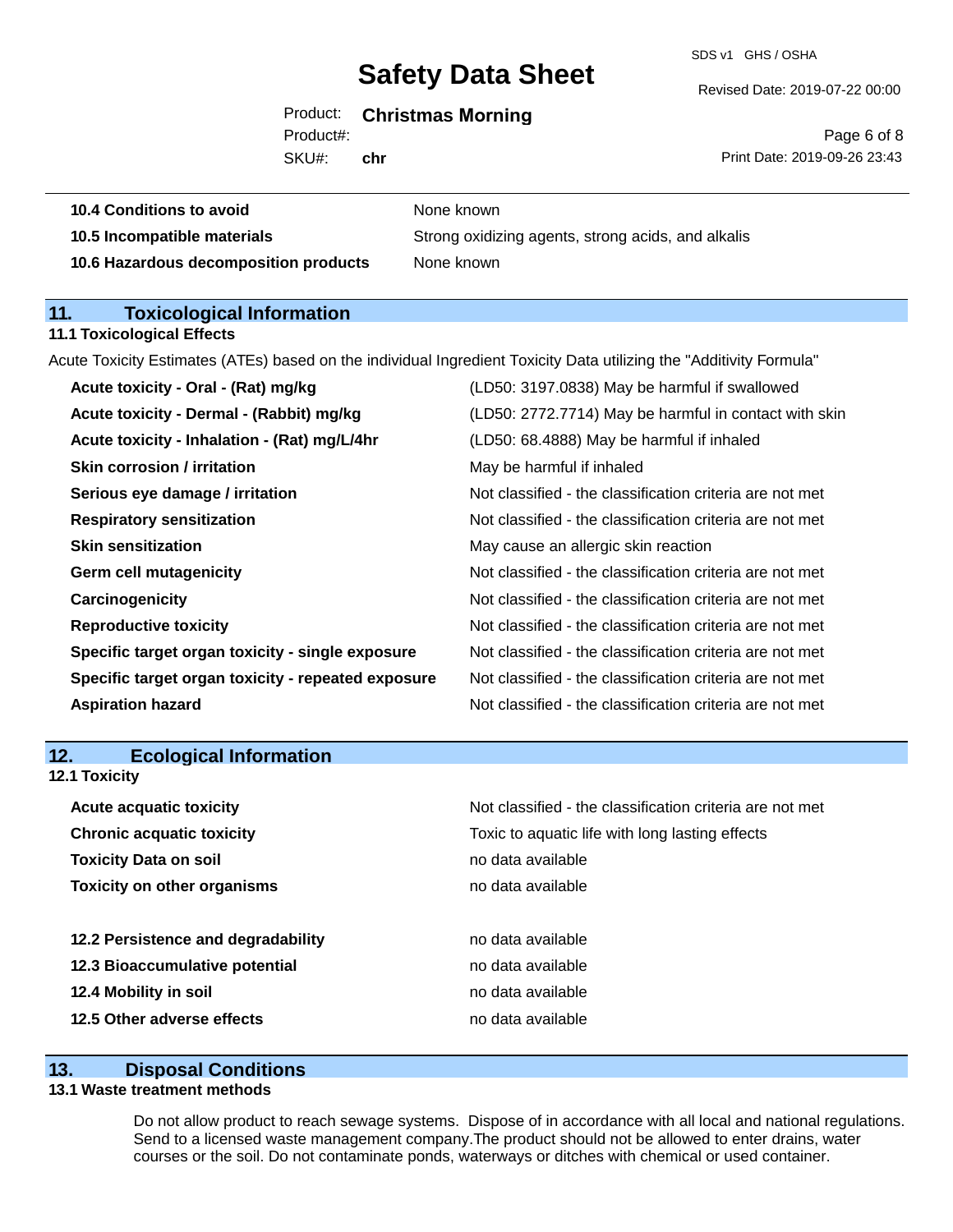SDS v1 GHS / OSHA

Revised Date: 2019-07-22 00:00

## Product: **Christmas Morning**

SKU#: Product#: **chr**

Page 7 of 8 Print Date: 2019-09-26 23:43

# **14. Transport Information**

| <b>Marine Pollutant</b>                                       | Yes. Ingredient of greatest environmental impact:<br>2705-87-5 : (0.1 - 1.0 %) : Allyl cyclohexylpropionate |              |                                     |                 |               |
|---------------------------------------------------------------|-------------------------------------------------------------------------------------------------------------|--------------|-------------------------------------|-----------------|---------------|
| <b>Regulator</b>                                              |                                                                                                             | <b>Class</b> | <b>Pack Group</b>                   | <b>Sub Risk</b> | UN-nr.        |
| U.S. DOT (Non-Bulk)                                           |                                                                                                             |              | Not Regulated - Not Dangerous Goods |                 |               |
| <b>Chemicals NOI</b>                                          |                                                                                                             |              |                                     |                 |               |
| <b>ADR/RID (International Road/Rail)</b>                      |                                                                                                             |              |                                     |                 |               |
| <b>Environmentally Hazardous</b><br>Substance, Liquid, n.o.s. |                                                                                                             | 9            | Ш                                   |                 | UN3082        |
| <b>IATA (Air Cargo)</b>                                       |                                                                                                             |              |                                     |                 |               |
| <b>Environmentally Hazardous</b><br>Substance, Liquid, n.o.s. |                                                                                                             | 9            | Ш                                   |                 | <b>UN3082</b> |
| <b>IMDG (Sea)</b>                                             |                                                                                                             |              |                                     |                 |               |
| <b>Environmentally Hazardous</b><br>Substance, Liquid, n.o.s. |                                                                                                             | 9            | Ш                                   |                 | UN3082        |

| 15.<br><b>Regulatory Information</b>                                 |                                                              |
|----------------------------------------------------------------------|--------------------------------------------------------------|
| <b>U.S. Federal Regulations</b>                                      |                                                              |
| <b>TSCA (Toxic Substance Control Act)</b>                            | All components of the substance/mixture are listed or exempt |
| 40 CFR(EPCRA, SARA, CERCLA and CAA)<br><b>U.S. State Regulations</b> | This product contains NO components of concern.              |
| <b>California Proposition 65 Warning</b>                             | This product contains the following components:              |
| 123-35-3(NF 204-622-5 0.01 - 0.1%                                    | beta-Myrcene (Natural Source)                                |
| <b>Canadian Regulations</b>                                          |                                                              |
| <b>DSL</b>                                                           | 100.00% of the components are listed or exempt.              |

# **16. Other Information**

#### **GHS H-Statements referred to under section 3 and not listed in section 2**

| H226 : Flammable liquid and vapour                       | H302 : Harmful if swallowed                                    |
|----------------------------------------------------------|----------------------------------------------------------------|
| H304 : May be fatal if swallowed and enters airways      | H312 : Harmful in contact with skin                            |
| H314 : Causes severe skin burns and eye damage           | H315 : Causes skin irritation                                  |
| H316 : Causes mild skin irritation                       | H317 : May cause an allergic skin reaction                     |
| H319 : Causes serious eye irritation                     | H332 : Harmful if inhaled                                      |
| H400 : Very Toxic to aquatic life                        | H401 : Toxic to aquatic life                                   |
| H402 : Harmful to aquatic life                           | H410 : Very toxic to aquatic life with long lasting<br>effects |
| H412 : Harmful to aquatic life with long lasting effects |                                                                |
| <b>Total Fractional Values</b>                           |                                                                |
| (TFV) Risk                                               | (TFV) Risk                                                     |
| (73.00) Acute Toxicity Inhalation, Category 5            | (72.99) Acute Toxicity Inhalation, Category 5                  |
| (16.97) Aquatic Chronic Toxicity, Category 3             | (12.86) Skin Corrosion/Irritation, Category 3                  |